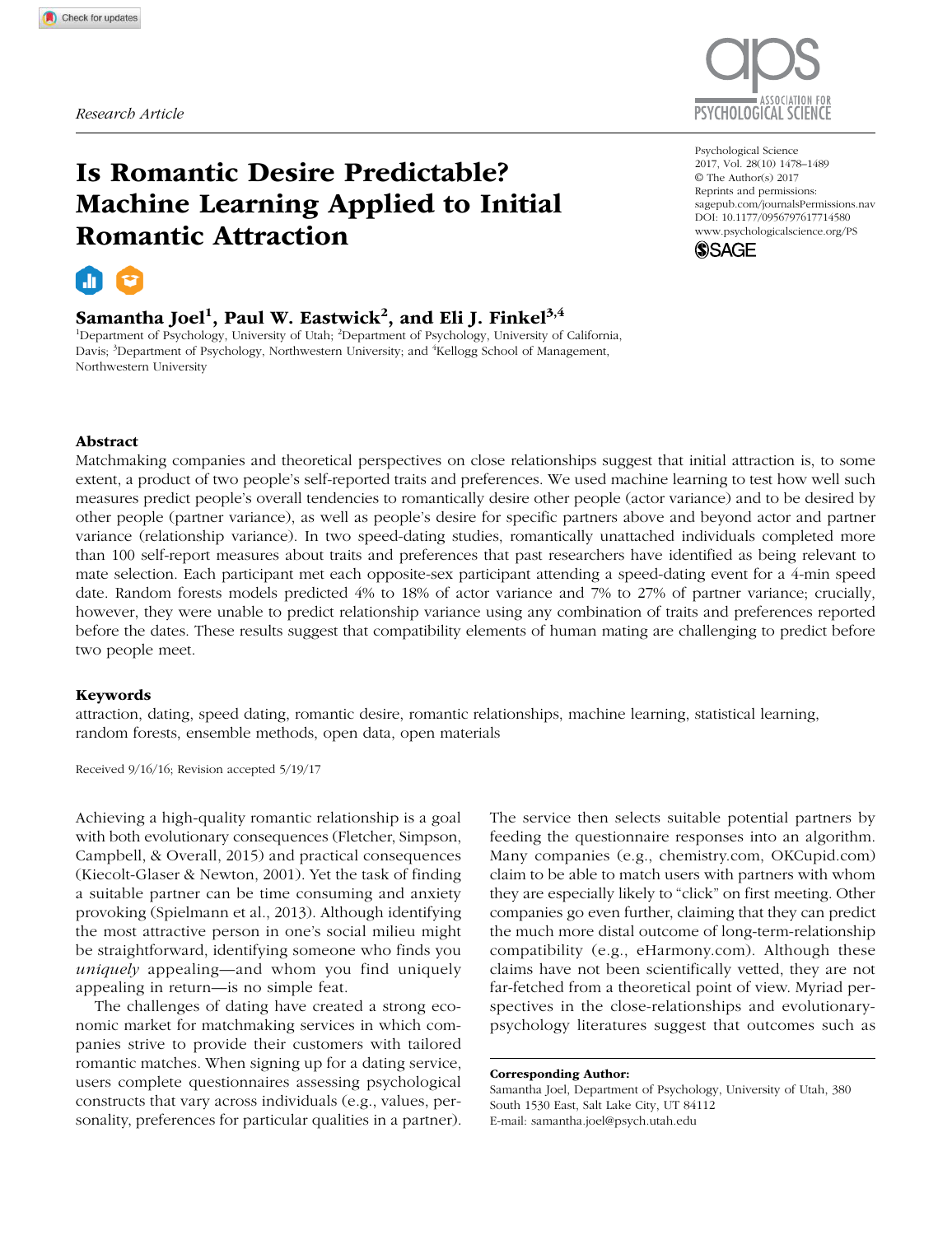relationship satisfaction and longevity follow from the conjunction of two partners' preferences, traits, and personal histories (e.g., Buss & Barnes, 1986; Byrne, 1961; Campbell, Chin, & Stanton, 2016; McNulty, 2016).

For romantic-matching algorithms to be effective at all, one or more of the following conditions must be met: It must be possible, in principle, to predict (a) people's overall tendencies to romantically desire other people (actor effects), (b) people's tendencies to be desired by other people (partner effects), and (c) people's desire for specific partners above and beyond actor and partner effects (relationship effects; Eastwick & Hunt, 2014). If the first or second condition were met, an algorithm could help people form relationships by excluding people who are exceptionally misanthropic (i.e., low actor effect) or exceptionally undesirable (i.e., low partner effect)—or both—from the group of eligible daters. But the last of these components unique desire—is the raison d'être behind commercial approaches to matching. That is, people are willing to pay for matching services typically because those services claim to provide matches uniquely tailored for each user that are particularly likely to lead to a relationship (Finkel, Eastwick, Karney, Reis, & Sprecher, 2012). The primary purpose of the present research was to test whether it is indeed possible to predict unique romantic desire using measures collected before the two individuals have met.

# Prior Perspectives on the Predictability of Romantic Attraction

Given the current scientific knowledge base and tools, and drawing from self-report data gathered before potential partners have met, is it possible to anticipate which pairs of heterosexual individuals will be particularly interested in dating one another? A close reading of the existing empirical literature may inspire skepticism. The collected wisdom of this field has produced minimal insight into the prediction of relationship outcomes especially outcomes measured at the level of the dyad (e.g., Partner A's feelings about Partner B)—from information collected before two people have met. As romantic relationships develop over time, couples bond over shared experiences, such as disclosing thoughts and feelings (Laurenceau, Barrett, & Pietromonaco, 1998), navigating relationship threats (Murray, Holmes, & Collins, 2006), celebrating each other's successes (Gable, Gonzaga, & Strachman, 2006), and responding to each other's needs (Impett, Gable, & Peplau, 2005). Thus, relationship success is much more than the sum or interaction of the characteristics that each person brings to the relationship (Rusbult & Van Lange, 2003).

Indeed, models such as the vulnerability-stressadaptation model (Karney & Bradbury, 1995) and the ReCAST (relationship coordination and strategic timing) model (Eastwick, 2016) highlight the chance events, dyad-specific experiences, and chaotic forces that may cause the emergence and persistence of a relationship to be difficult or impossible to predict a priori (see also Eastwick, Harden, Shukusky, Morgan, & Joel, 2017; Weigel & Murray, 2000). Consistent with these models, the strongest predictors of relationship outcomes (i.e., maintenance or dissolution) tend to be features of the relationship itself—such as love, commitment, and closeness (Le, Dove, Agnew, Korn, & Mutso, 2010). These features cannot be meaningfully assessed until two people meet and begin interacting (Finkel et al., 2012) and are therefore not available to matching algorithms.

Empirical efforts to predict relationship-level variance in initial attraction from variables assessed before two people meet have also tended to fare poorly. For example, initial attraction in face-to-face contexts is negligibly related to similarity (e.g., the fact that Laura and Ben share similar interests makes them no more or less likely to be attracted to each other; Luo & Zhang, 2009; Tidwell, Eastwick, & Finkel, 2013). It is also unrelated to idiosyncratic mate preferences (e.g., the match between Laura's reported preference for extraverted men and Ben's reported extraversion makes it no more or less likely that Laura will be attracted to Ben; Eastwick, Luchies, Finkel, & Hunt, 2014). In other words, little predictive power is gained by examining which pairs of individuals share each other's traits or match each other's ideals. Many individual differences have successfully predicted people's overall tendencies to desire others and to be desired by others (e.g., McClure, Lydon, Bacus, & Baldwin, 2010; Montoya, 2008). For example, people tend to be more selective (i.e., actor variance) and more desirable (i.e., partner variance) in mating contexts to the extent that they are physically attractive (Montoya, 2008). But predicting relationship-level romantic desire—again, the primary contribution purportedly offered by any matching algorithm—may not be achievable using measures collected before the couple meets (e.g., personality, ideals, values). Rather, accurately predicting which pairs of individuals share a unique romantic connection may be possible only with the experiential, dyadic information that emerges in the wake of an initial face-to-face interaction (Finkel et al., 2012).

## The Random Forests Algorithm

In the present research, we attempted to predict romantic desire as accurately as possible by taking advantage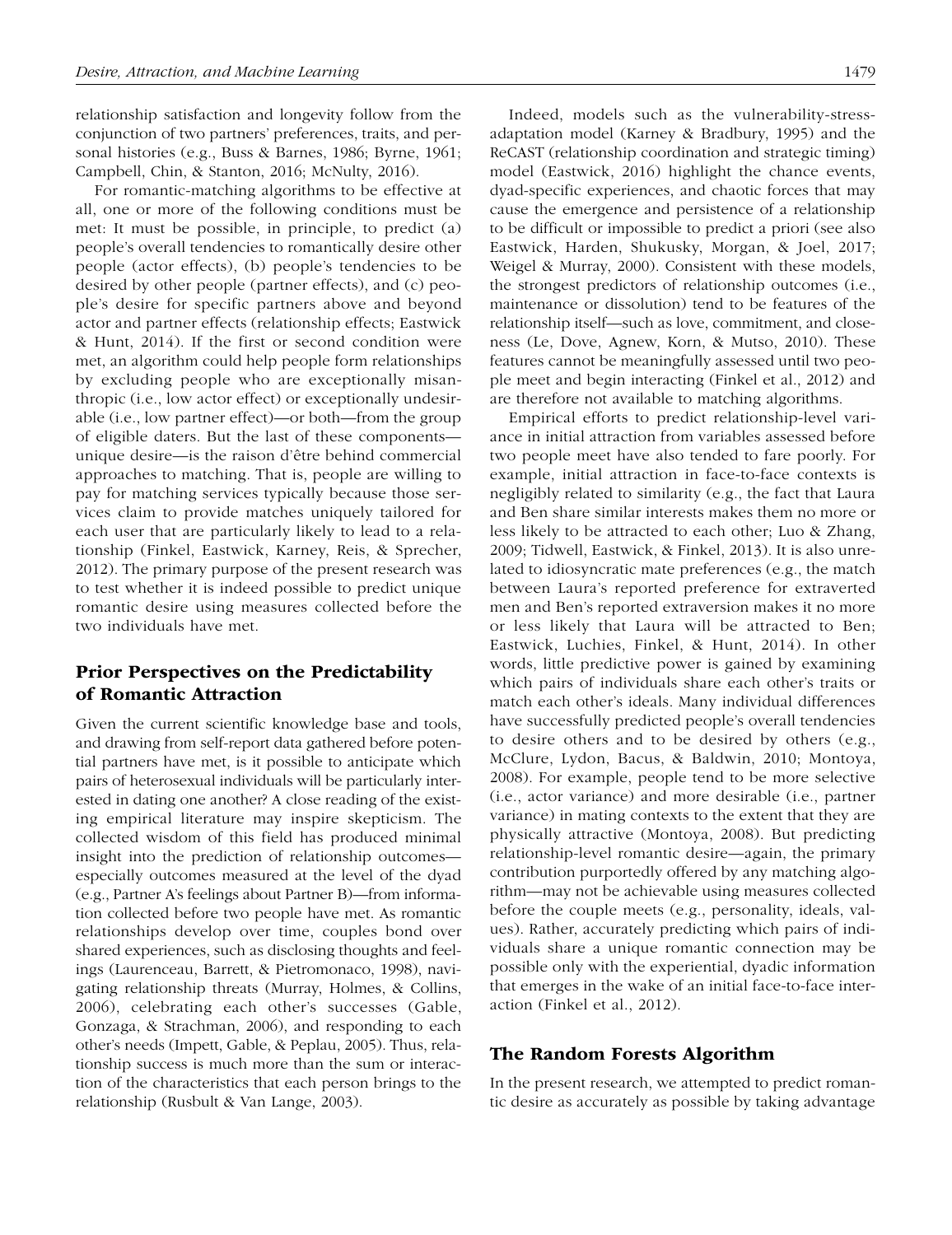of a method of machine learning called random forests (Breiman, 2001; Liaw & Wiener, 2015). This method is specifically designed to answer questions about prediction and holds two key advantages over conventional regression models (Strobl, Malley, & Tutz, 2009). First, random forests can handle many predictors at once while minimizing overfitting. Second, random forests are sensitive to nonlinear relationships, including complex interactions among predictors. In essence, random forests allow us to (a) simultaneously test a wide range of psychological measures that may predict romantic desire, rather than only a subset, and (b) account for all potential interactions between two people's responses that might contribute to their unique desire for each other. Thus, this study aimed to provide the most thorough and comprehensive test to date of the notion that romantic attraction can be predicted from self-reported traits and preferences.

# Method

In two samples of speed daters, we used random forests (Liaw & Wiener, 2015) to predict romantic desire. As described briefly earlier, random forests are a technique for machine learning that can identify robust predictors of an outcome. The two major advantages of machine learning are as follows. First, with conventional regression, all predictors work in concert to predict all dependent observations. Regression can thus accommodate only as many predictors as there are observations, and overfitting and collinearity become issues of increasing concern as more predictors are added to the model. Random forests, on the other hand, bootstrap subsamples of predictors and observations, which gives each predictor opportunities to contribute to the model without competing against more dominant predictors. This method can thus handle many predictors—even more predictors than there are observations—while remaining relatively robust against problems of overfitting and collinearity.

A second key advantage of random forests is that they are nonparametric; that is, they do not impose a particular structure to the data. As such, random forests can identify potentially complex interactions among predictors. Such interactions might be intuitive (e.g., a partner's extraversion is a strong predictor of an actor's romantic desire, particularly for actors who say that they want extraverted partners; Eastwick et al., 2014) or nonintuitive (e.g., a partner's extraversion is a strong predictor of an actor's romantic desire, particularly for actors who have low self-esteem) given existing theory. Whereas a conventional regression model cannot account for such interactions unless specified by the researcher, random forests can and will detect such interactions, provided that the interactions meaningfully contribute to the model's overall predictive power.

# Participants

Sample A consisted of 163 undergraduate students (81 women and 82 men; mean age = 19.6 years, *SD* = 1.0) who attended one of seven speed-dating events in 2005. Sample B consisted of 187 undergraduate students (93 women and 94 men; mean age =  $19.6$  years,  $SD = 1.2$ ) who attended one of eight such events in 2007. Sample size was determined by the number of speed-dating events we were able to hold in 2005 and 2007 and the number of participants we were able to recruit for each event while maintaining an equal gender ratio. All participants, who were recruited via on-campus flyers and e-mails to participate in a speed-dating study, had the goal of meeting and potentially matching with oppositesex participants. Detailed descriptions of the speeddating research procedures and characteristics of each sample can be found in two previously published papers (Finkel, Eastwick, & Matthews, 2007; Tidwell et al., 2013).

# Materials and procedure

**Predictors.** Participants first completed a 30-min online questionnaire that included a wide range of psychological constructs, including personality measures (e.g., the Big Five personality dimensions, attachment style, perceptions of one's own mate value), well-being assessments (e.g., positive affectivity, negative affectivity, satisfaction with life), mating strategies (e.g., sociosexuality, interest in long-term relationships), values (e.g., traditionalism, conservatism), and self-reported traits (e.g., warmth, physical attractiveness) along with ideal-partner-preference items for those same traits.

Broadly speaking, we used two procedures for generating the measures on this questionnaire. First, we culled a large set of constructs that are commonly used in major studies in the relationships literature. The starting point for this process was a set of longitudinal studies spearheaded by leading relationship scientist Caryl Rusbult in the late 1990s and early 2000s (Kumashiro, Finkel, & Rusbult, 2002). Eli Finkel, a coauthor on the present study and a former student of Rusbult's, adopted or adapted these measures—and added a handful of new ones—for a study of first-year college students in 2003–2004 (Finkel, Burnette, & Scissors, 2007). When making decisions about which measures to include in the current study, we relied heavily on that Finkel study. Second, we reviewed the social psychological literature on attraction and the evolutionary psychological literature on human mating,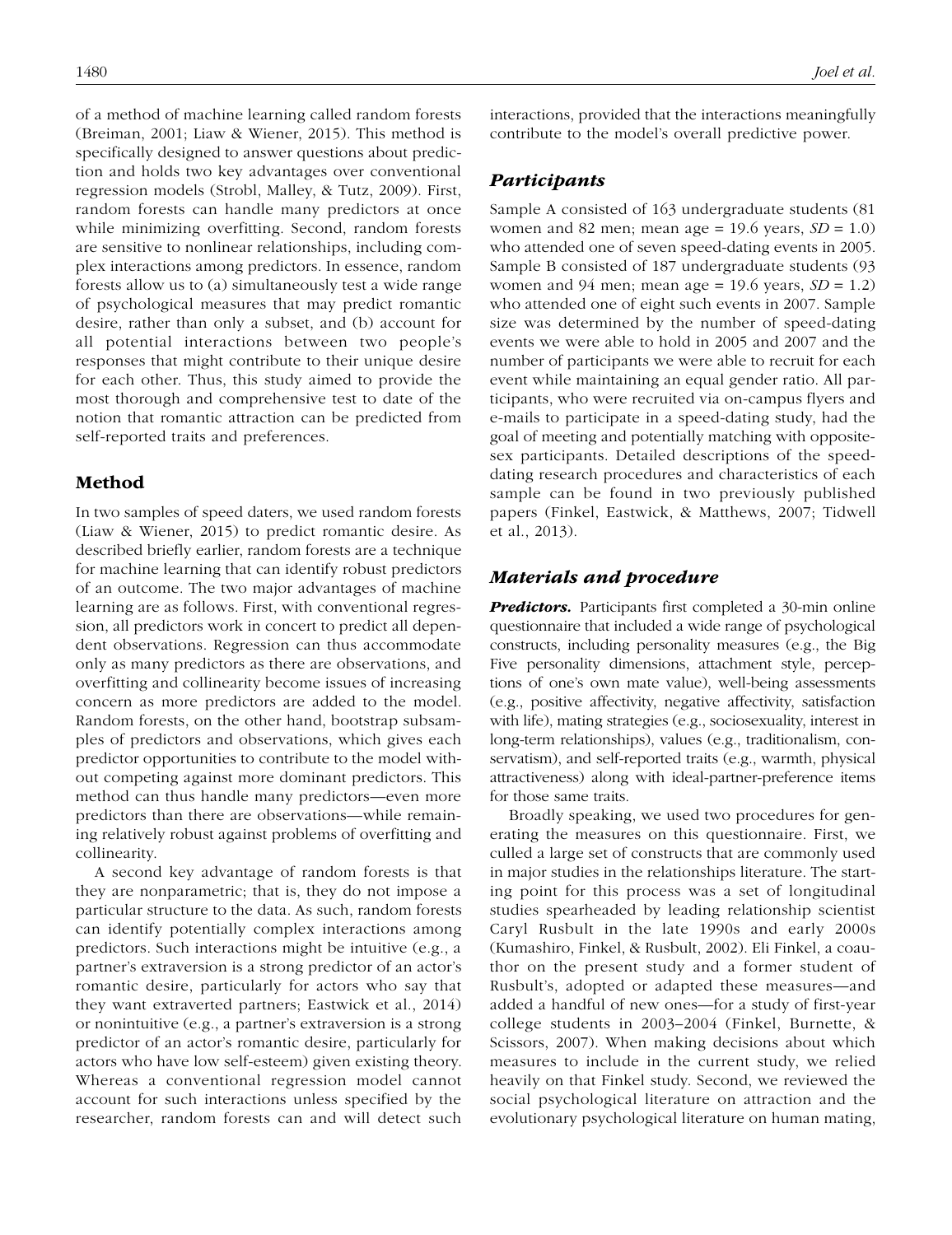incorporating several individual-differences constructs from those literatures as well.

The full 30-min questionnaire was designed to be maximally comprehensive of these fields; indeed, the constructs we prioritized are widely used (collectively cited 96,236 times as of March 1, 2017; for references, see Databases S1 and S2 in the Supplemental Material available online) and are predictive of attraction and relationshiprelevant outcomes (e.g., neuroticism, Karney & Bradbury, 1995; attachment style, Kirkpatrick & Davis, 1994; sociosexuality, Simpson & Gangestad, 1991; approach/ avoidance goals, Gable & Impett, 2012; warmth-trustworthiness, vitality-attractiveness, and status-resources traits, Fletcher, Simpson, Thomas, & Giles, 1999).

For the key analyses in the present article, we included nearly all the psychological constructs as predictors (182 constructs in Sample A and 112 constructs in Sample B). We omitted highly exploratory items (e.g., "What are your three favorite television shows?"), as well as several items with unusual response scales (e.g., "Do you expect that your future spouse will work fulltime, part-time, or not at all if/when you have young children (i.e., before they start school)?").<sup>1</sup>

Of the items included in present analyses, 8% of Sample A items and 19% of Sample B items were also included in analyses reported in articles published previously (see Databases S1 and S2 in the Supplemental Material; means, standard deviations, and ranges are also provided for each continuous measure). Variability was generally substantial across these measures: Across samples, most continuous variables had a standard deviation of at least 1 (87% for Sample A, 83% for Sample B), and a range of at least 5 on either a 7-point scale (88% of 76 measures in Sample A; 88% of 57 measures in Sample B) or a 9-point scale (89% of 100 measures in Sample A; 67% of 41 measures in Sample B).<sup>2</sup> Thus, there is little reason to expect that these variables would collectively fail to predict romantic desire a priori on the basis of insufficient variability (cf. Li et al., 2013).

Approximately 1 to 2 weeks after completing the intake questionnaire, participants attended a speeddating event in which they had a series of 4-min speed dates with approximately 12 members of the opposite sex. Immediately after each speed date, participants filled out a 2-min interaction record questionnaire containing items that assessed their experiences on their most recent speed date. In subsidiary analyses (see the Subsidiary Random Forests Analyses section), we used most of these constructs (18 in Sample A, 20 in Sample B) as predictors in the random forests models (for all postinteraction measures, see Databases S3 and S4 in the Supplemental Material).

**Dependent measure.** On the interaction-record questionnaire, participants completed a three-item measure of their romantic desire for that individual: "I really liked my interaction partner," "I was sexually attracted to my interaction partner," and "I am likely to say 'yes' to my interaction partner." These items were rated on a 9-point scale (1 = *strongly disagree*, 9 = *strongly agree*). For Sample A, α was .88 (*M* = 5.04, *SD* = 2.11); for Sample B, α was .87  $(M = 4.93, SD = 1.90)$ .

## Results

## Sources of variance

It was essential to first confirm that our dependent measure—romantic desire reported in the wake of a 4-min interaction—comprises actor variance (how much participants desired their speed-dating partners on average), partner variance (how much participants were desired by their speed-dating partners on average), and relationship variance (how much participants desired particular partners above and beyond the participants' actor effects and the partners' partner effects). If any of these variances were zero or near zero, then it would not be possible to predict that source of variance from any conceivable collection of predictors.

We therefore conducted a series of social-relationsmodel analyses (using the BLOCKO program; Kenny, 1998) in which romantic desire was partitioned into actor, partner, and relationship variance. These analyses revealed that a nontrivial percentage of romantic desire in the present samples could be attributed to each of these three sources (Table 1). Relationship variance was the largest source of variance, followed by partner variance and then actor variance; all three exceeded the "meaningful" threshold of 10% (Kenny, Kashy, & Cook, 2006). In other words, these studies were ideal for testing questions about the ability to predict actor, partner, and relationship variance, because all three were present in the dependent measure. (If anything, it might be easiest to predict relationship variance, given that it was the largest source of variance.)

We next separated each report of romantic desire (e.g., Male 1's reported desire for each of his 12 speed dates) into these three statistically independent components. First, we calculated actor desire—the extent to which the participant liked his or her speed-dating partners on average—by subtracting the romantic desire grand mean from the average of each participant's approximately 12 reports of romantic desire. Second, we calculated partner desire—the extent to which the participant was liked by his or her speed-dating partners on average—by subtracting the romantic desire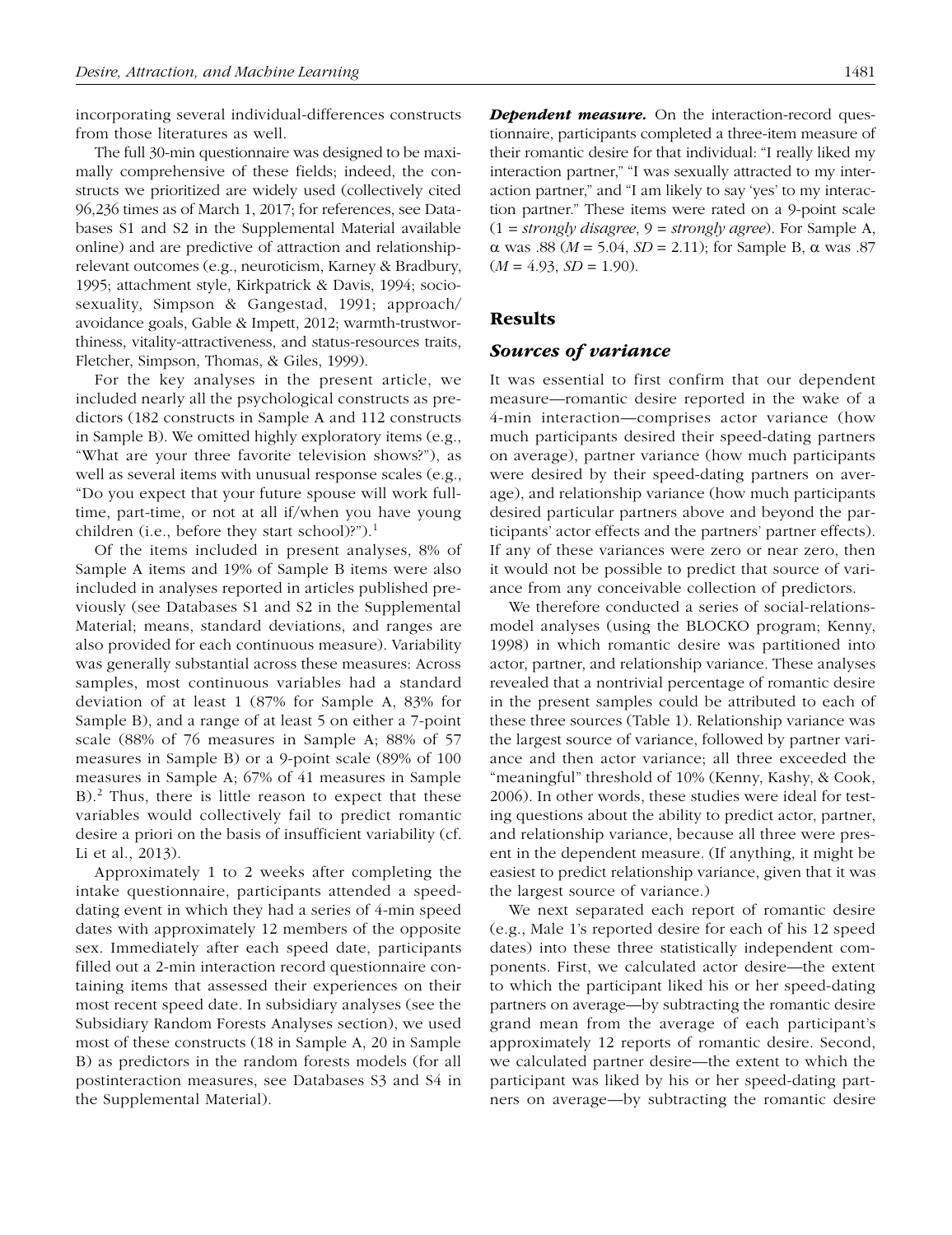| Sample and<br>statistic | Actor<br>desire | Partner<br>desire | Relationship desire       | Error                     |       |       |
|-------------------------|-----------------|-------------------|---------------------------|---------------------------|-------|-------|
|                         |                 |                   | Men's desire<br>for women | Women's<br>desire for men | Men   | Women |
| Sample A                |                 |                   |                           |                           |       |       |
| Variance                | 12.15%          | 25.90%            | 34.74%                    | 31.0%                     | 27.3% | 31.0% |
| Reliability             | .71             | .88               | .85                       | .84                       |       |       |
| Sample B                |                 |                   |                           |                           |       |       |
| Variance                | 13.60%          | 22.52%            | 35.98%                    | 32.1%                     | 27.9% | 31.8% |
| Reliability             | .78             | .86               | .85                       | .82                       |       |       |

Table 1. Results From Analyses With the Social-Relations Model

grand mean from the average of the approximately 12 reports of romantic desire about that participant. Third, we calculated relationship desire—the extent to which the participant liked a particular partner above and beyond his or her actor effect and the partner's partner effect—by subtracting the grand mean, the participant's actor effect, and the partner's partner effect from the participant's report of romantic desire for that partner. In our analyses, we attempted to predict each of these three components separately.

## Strategy for random forests analysis

For models predicting actor and partner desire, data sets were organized at Level 2, such that each participant was represented by a row. Thus, actor and partner analyses for Sample A had 182 predictors and 163 rows, and actor and partner analyses for Sample B had 112 predictors and 187 rows. Gender was included as a predictor for these analyses (and, as part of the randomforests algorithm, as a potential moderator of any other possible effect).

For models predicting relationship desire, data sets were organized at Level 1, such that each observation was a dyad. Thus, each participant was represented approximately 12 times: once for each of their dates. Each predictor variable was included twice: once representing the value for the male member of the dyad (e.g., his extraversion), and once representing the value for the female member of the dyad (e.g., her extraversion). We conducted separate analyses predicting men's unique desire for women and women's unique desire for men. Overall, relationship analyses for Sample A had 362 predictors (i.e., 181 Sample A predictors for the man in the dyad and 181 predictors for the woman) and 958 rows, and relationship analyses for Sample B had 222 predictors and 1,092 rows. Normally, multilevel methods would allow a data analyst to enter each dyad twice—representing each member of the dyad as both an actor and a partner—such that men's desire for women and women's desire for men could be tested together in a single analysis (Kenny et al., 2006). However, such techniques have not yet been developed for use with random forests. Thus, we tested men and women separately to avoid violating independence assumptions. As the results reveal, the (negligible) effects were comparable for men and women.

The data were analyzed using the *randomForest* package (Liaw & Wiener, 2015) for the R software environment (R Development Core Team, 2016). For all analyses, we set "ntree" to 5,000, which means that each model was constructed from 5,000 regression trees, and we left "mtry"—the number of predictors available for splitting at each tree node—at its default value of one third of the total number of predictors. For each model, we report the mean squared error (*MSE*) and the percentage of variance explained for each model, both of which the algorithm calculates using out-of-bag (OOB) observations.

Variable selection was conducted using the *VSURF* package for R (Genuer, Poggi, & Tuleau-Malot, 2010, 2016). We constructed models using variable selection criteria at three levels of stringency. The threshold step of *VSURF* eliminated variables that failed to reduce the model's error rate (liberal selection). The interpretation step of *VSURF* eliminated variables that failed to reduce the model's error rate by a sufficient amount, as determined by *VSURF*'s statistical cutoffs (moderate selection). Finally, the prediction step of *VSURF* minimized the number of predictors but maintained predictive power (stringent selection). (For procedural details on how *VSURF* selects predictors, see Genuer et al., 2010, 2016.)

We also constructed models in which no selection criteria were used, such that all predictors were included in each model (see Table S1 in the Supplemental Material). The amount of variance explained was substantially worse without the use of variable selection, which suggests that including many irrelevant predictors harmed the models' predictive power. However, the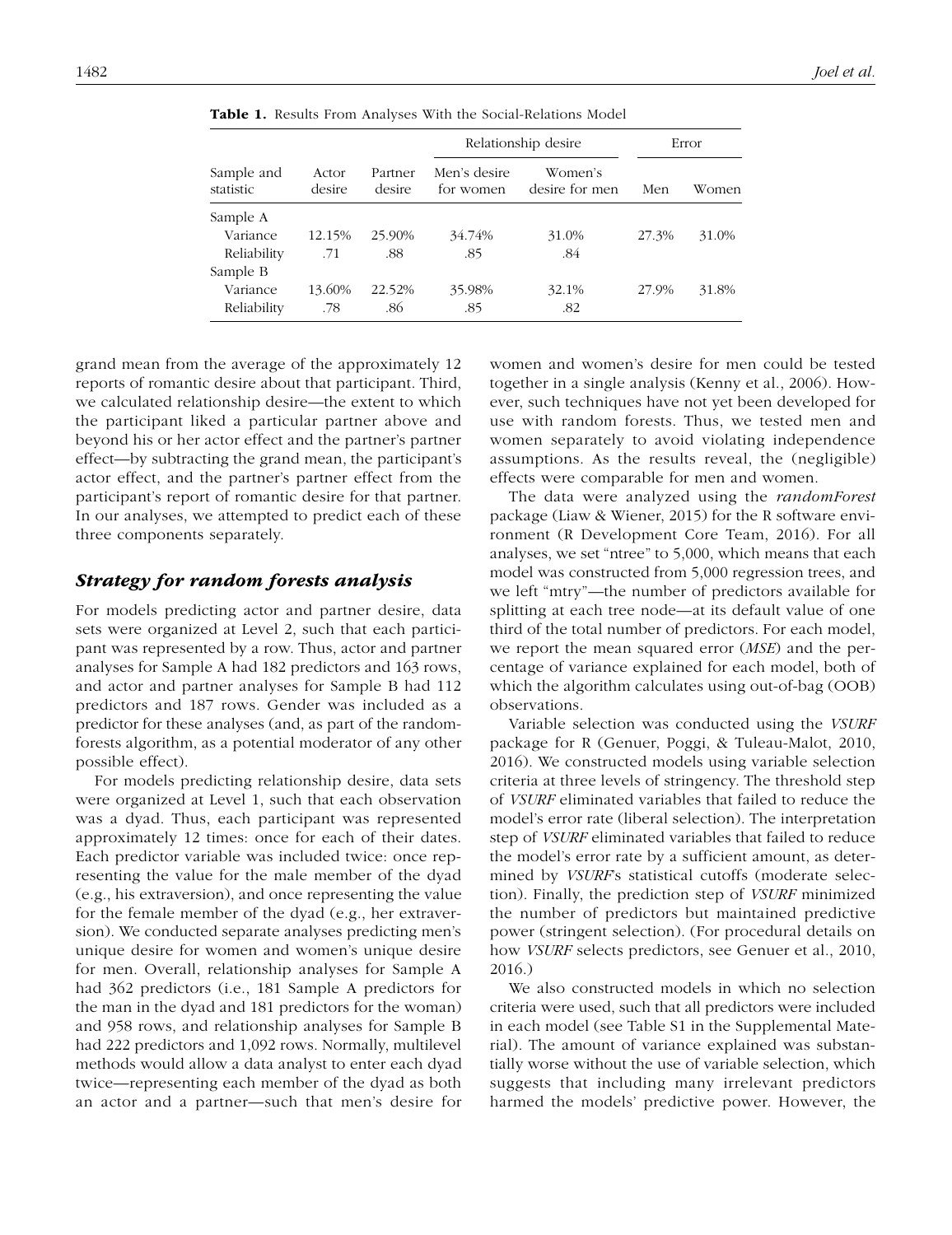|                                                          |                         | Sample A   |                             | Sample B                |            |                             |  |
|----------------------------------------------------------|-------------------------|------------|-----------------------------|-------------------------|------------|-----------------------------|--|
| Dependent measure<br>and variable selection <sup>a</sup> | Number of<br>predictors | <b>MSE</b> | Total variance<br>explained | Number of<br>predictors | <b>MSE</b> | Total variance<br>explained |  |
| Actor desire                                             |                         |            |                             |                         |            |                             |  |
| Liberal                                                  | 41                      | 0.84       | 17.78%                      | 44                      | 0.84       | 4.95%                       |  |
| Moderate                                                 | 17                      | 0.88       | 15.88%                      | 14                      | 0.81       | 8.25%                       |  |
| Stringent                                                | 9                       | 0.88       | 15.42%                      | 5                       | 0.80       | 9.52%                       |  |
| Partner desire                                           |                         |            |                             |                         |            |                             |  |
| Liberal                                                  | 59                      | 1.35       | 19.70%                      | 47                      | 0.97       | 24.64%                      |  |
| Moderate                                                 | 12                      | 1.32       | 21.43%                      | 7                       | 0.94       | 26.70%                      |  |
| Stringent                                                | 9                       | 1.30       | 22.14%                      | $\overline{2}$          | 1.05       | 18.48%                      |  |
| Relationship desire<br>(men for women)                   |                         |            |                             |                         |            |                             |  |
| Liberal                                                  | 16                      | 1.90       | $-4.55%$                    | 52                      | 1.70       | $-3.10%$                    |  |
| Moderate                                                 | 1                       | 1.82       | $-0.18%$                    | $\overline{2}$          | 1.67       | $-1.42%$                    |  |
| Stringent                                                | 1                       | 1.82       | $-0.18%$                    | $\overline{2}$          | 1.67       | $-1.42%$                    |  |
| Relationship desire<br>(women for men)                   |                         |            |                             |                         |            |                             |  |
| Liberal                                                  | 39                      | 2.09       | $-1.65%$                    | 1                       | 1.77       | $-2.68$                     |  |
| Moderate                                                 | 20                      | 2.07       | $-1.03%$                    | 1                       | 1.77       | $-2.68$                     |  |
| Stringent                                                | 3                       | 2.02       | 1.34%                       | $\Omega$                |            |                             |  |

Table 2. Summary of Results From the Primary Random Forests Models Predicting Actor, Partner, and Relationship Desire in Samples A and B

Note: *Actor desire* refers to how desirable a participant found his or her partners to be. *Partner desire* refers to how desirable a participant's partners found him or her to be. *Relationship desire* refers to desire for a particular partner, beyond actor effects and partner effects.

<sup>a</sup>The table shows results for each dependent variable and sample. We ran three models in which different numbers of predictors were included. In the models with liberal variable selection, we eliminated only irrelevant variables; in the model with moderate variable selection, we kept moderately predictive variables; and in the stringent model, we kept only the most predictive variables.

amount of variance explained by the models varied little regardless of which selection criterion was used (see Table 2).

# Random forests results

Overall, the key random forests analyses drew from 181 traits and preferences in Sample A and 112 traits and preferences in Sample B to predict four dependent variables in each sample: general tendency to desire others (actor desire), general tendency to be desired (partner desire), men's particular desire for each woman (male relationship desire), and women's particular desire for each man (female relationship desire). Results can be seen in Table 2.

The resulting models predicted approximately 5% to 18% of the variance in actor desire and 18% to 27% of the variance in partner desire. That is, random forests could account for a modest amount of the variance in how much people tended to desire, and be desired by, their speed-dating partners in general. Consistent predictors of actor desire (i.e., the tendency to desire others) included desired level of warmth and responsiveness in a speed date and one's own expected selectivity when choosing dates (see Tables S2 and S3 in the Supplemental Material). In other words, people who see warmth as an attractive quality tended to experience greater attraction for their dates on average, and people who expected to be more selective tended to experience less attraction for their dates on average. Consistent predictors of partner desire (i.e., the tendency to be desired by others) included participants' self-reports of their own mate value and physical attractiveness (see Tables S4 and S5 in the Supplemental Material). These results suggest that people have knowledge of their own attractiveness; people with selfreported high mate value and high physical attractiveness were indeed more desired by their dates.

In contrast, models predicted between −4.55% and −0.18% of variance in men's desire for women, and between −2.68% and 1.30% of variance in women's desire for men. (Predictors selected in each model are presented in Tables S6 through S9 in the Supplemental Material.) Furthermore, predictors were not consistent across models; indeed, many of the relationship models explained a negative percentage of variance. The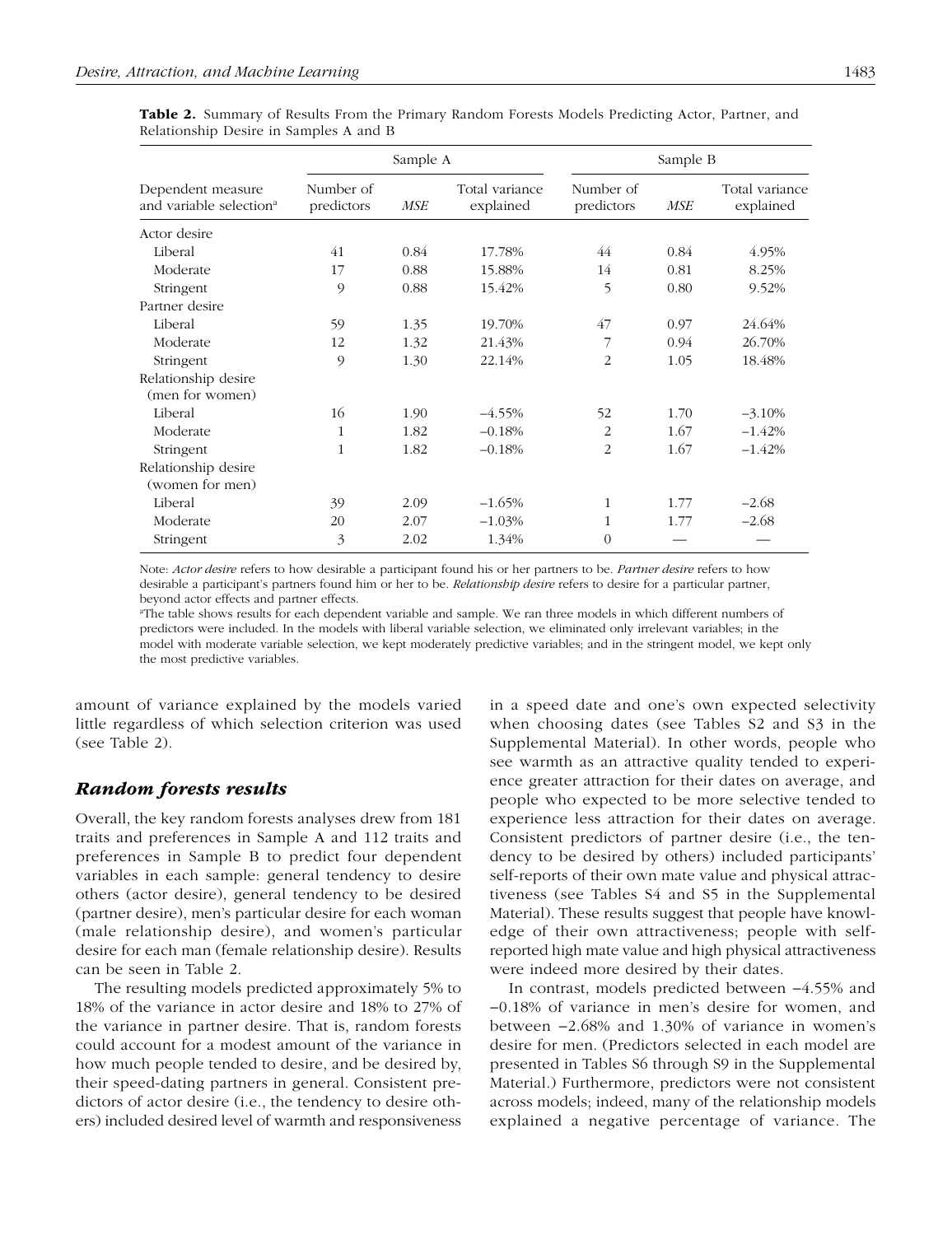| Dependent measure                      | Number of<br>predictors | Sample A<br>MSE | Variance explained<br>in Sample A | Test MSE<br>(Sample B) | Correlation between predicted<br>and actual scores (Sample B) |
|----------------------------------------|-------------------------|-----------------|-----------------------------------|------------------------|---------------------------------------------------------------|
| Actor desire                           | 10                      | 0.88            | 15.48%                            | 0.88                   | .19*                                                          |
| Partner desire                         | 13                      | 1.32            | 21.49%                            | 1.26                   | $.26**$                                                       |
| Relationship desire<br>(men for women) |                         | 1.86            | $-2.19%$                          | 1.68                   | $-.06$                                                        |
| Relationship desire<br>(women for men) |                         | 2.07            | $-0.56%$                          | 1.76                   | .02                                                           |

Table 3. Summary of Random Forests Models Trained on Sample A and Tested on Sample B

Note: *Actor desire* refers to participants' responses. *Partner desire* refers to how desirable a participant's partners found him or her to be.

*Relationship desire* refers to desire for a particular partner, beyond actor effects and partner effects.

\**p* < .01. \*\**p* < .001.

percentage of variance explained is computed by the *randomForest* package as

$$
1 - \frac{MSE_{OOB}}{\hat{\sigma}_{y}^{2}} \times 100,
$$

where *MSE*<sub>*OOB*</sub> is the model's mean squared OOB error, and  $\hat{\sigma}_y^2$  is the variance of the dependent observations (Liaw & Wiener, 2015). Therefore, a negative score for percentage of variance explained means that the model's mean squared error is higher than the amount of variance in the dependent measure. In the context of the present data, negative variance means that the model can predict attraction less accurately than simply predicting the grand mean for every pairing. In sum, random forests were generally unable to account for *any* of the variance in how much men and women especially desired each of their matches, beyond their global tendencies to desire (actor variance) and to be desired (partner variance).

# Training and testing analyses

An advantage of machine learning procedures such as random forests is that models that have been trained on one data set can then be used to predict outcome measures in different data set. Thus, these techniques are designed to answer questions about prediction in a truly a priori way. We next constructed additional models using data only from Sample A (the training data) and considering only the 87 predictors that were available in both data sets (for shared variables, see the "Shared Across Samples" column in Databases S1 and S2 in the Supplemental Material). Variables were selected for each model using the interpretation step of the *VSURF* package (moderate variable selection). We applied the training models to the equivalent predictors in Sample B, which allowed us to generate predicted scores for actor, partner, men's relationship, and women's relationship desire in Sample B. We then compared our generated desire scores with Sample B's actual desire scores to determine how well we were truly able to predict these dependent variables (see Table 3).

The predicted actor-desire scores for Sample B correlated positively with the actual actor-desire scores for Sample B, *r* = .19, 95% confidence interval (CI) = [.05, .33], and the predicted partner-desire scores correlated positively with the actual partner-desire scores, *r* = .26, 95% CI =  $[0.12, 0.39]$ . In contrast, men's predicted relationship-desire scores for Sample B, if anything, correlated negatively with men's actual relationshipdesire scores, *r* = −.06, 95% CI = [−.121, −.002], and women's predicted relationship-desire scores for Sample B did not correlate with women's actual relationship-desire scores, *r* = .02, 95% CI = [−.04, .08]. At best, we could predict less than 0.1% of the variance in relationship desire in Sample B using the random forests models developed with Sample A. Conceptually, this means that if we know how people rate themselves on a variety of mating-relevant variables, we can use the models developed with Sample A to anticipate, with some degree of accuracy, how much they will tend to desire other people and how desirable they will be to other people in a speed-dating context. However, we cannot anticipate how much those individuals will uniquely desire each other in a speed-dating context with any meaningful level of accuracy. (Selected predictors in each final, trained model are presented in Table S10 in the Supplemental Material.)

# Subsidiary random forests analyses

The random forests algorithm is relatively new to the social sciences and has rarely been applied to dyadic data. Therefore, one potential explanation for the current findings is that random forests are simply unable to capture meaningful amounts of variance in relationship desire. To address this possibility, we next conducted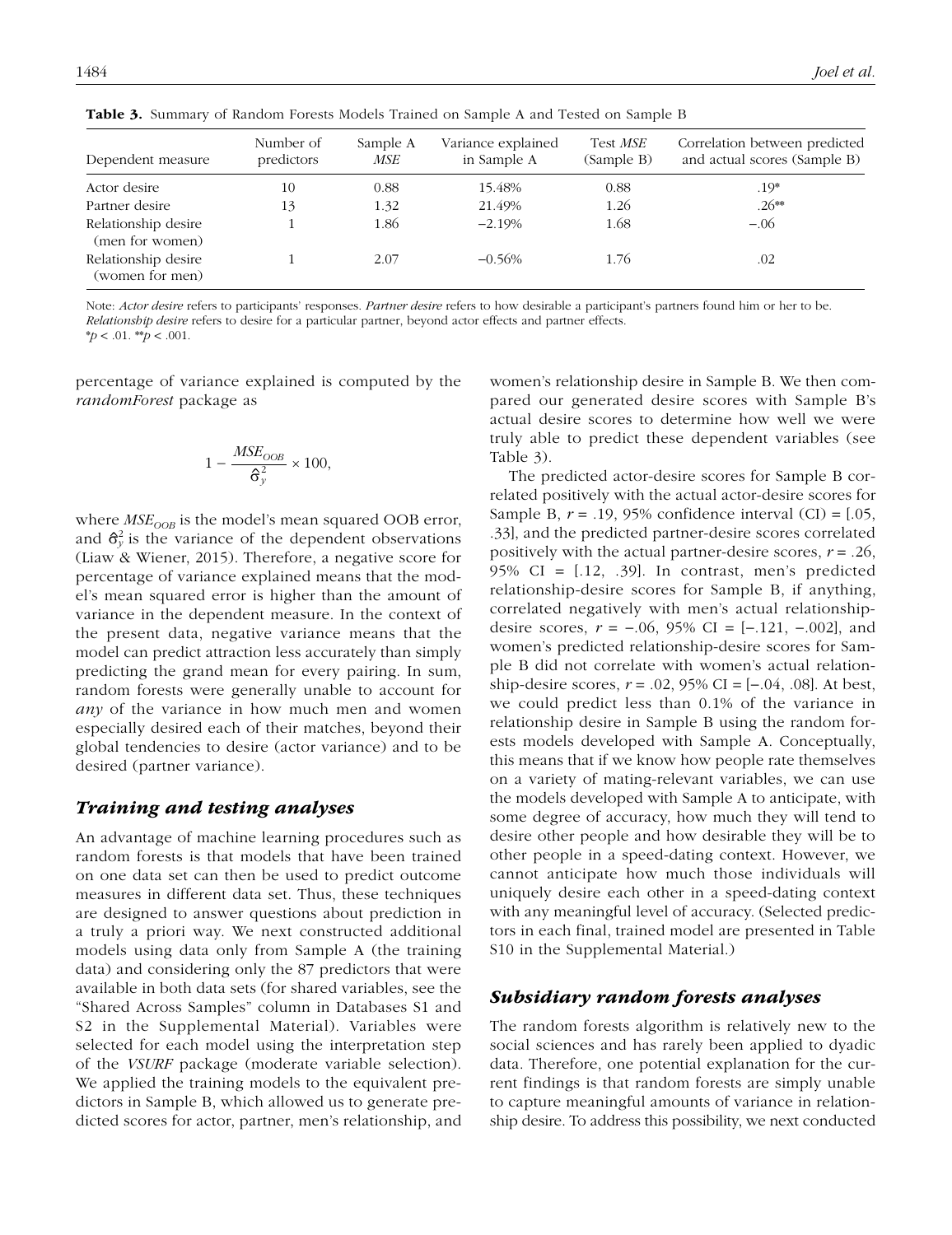|                                                          |                         | Sample A |                             | Sample B                |      |                             |  |
|----------------------------------------------------------|-------------------------|----------|-----------------------------|-------------------------|------|-----------------------------|--|
| Dependent measure<br>and variable selection <sup>a</sup> | Number of<br>predictors | MSE      | Total variance<br>explained | Number of<br>predictors | MSE  | Total variance<br>explained |  |
| Relationship desire<br>(men for women)                   |                         |          |                             |                         |      |                             |  |
| Liberal                                                  | 36                      | 1.35     | 26.33%                      | 40                      | 1.17 | 28.70%                      |  |
| Moderate                                                 | 19                      | 1.35     | 26.22%                      | 12                      | 1.15 | 29.26%                      |  |
| Stringent                                                | 5                       | 1.42     | 21.67%                      | 1                       | 1.32 | 19.67%                      |  |
| Relationship desire<br>(women for men)                   |                         |          |                             |                         |      |                             |  |
| Liberal                                                  | 35                      | 1.59     | 23.47%                      | 40                      | 1.22 | 27.12%                      |  |
| Moderate                                                 | 19                      | 1.58     | 24.00%                      | 19                      | 1.27 | 26.09%                      |  |
| Stringent                                                | 1                       | 1.72     | 16.54%                      | 2                       | 1.36 | 20.97%                      |  |

Table 4. Random Forests Models Predicting Relationship Desire in Samples A and B Using Postinteraction Predictors

Note: *Relationship desire* refers to desire for a particular partner, beyond actor effects and partner effects.

<sup>a</sup>The table shows results for each dependent variable and sample. We ran a model in which different numbers of predictors were included. In the model with liberal variable selection, we eliminated only irrelevant variables; in the model with moderate variable selection, we kept moderately predictive variables; and in the stringent model, we kept only the most predictive variables.

additional analyses in which measures from the interaction record questionnaire (i.e., those completed after each speed date, alongside the dependent measure) were entered as predictors. Whereas the background questionnaire items used in our initial analyses are about the individual (i.e., each person's traits and preferences), these postinteraction measures are about perceptions of each date. These analyses test whether Partner A's particular desire for Partner B—over and above Partner A's tendencies to desire and Partner B's tendencies to be desired—can be predicted by each partner's perception of the quality of the interaction they shared with each other.

For Sample A, the predictors were 18 postinteraction measures that participants completed after each speed date (e.g., perceived chemistry with the date, perceived intelligence of the date). For Sample B, the predictors were 20 postinteraction measures. In both samples, the only postinteraction measures omitted as predictors were the three-item measure of romantic desire (i.e., the dependent measure) and the item "I knew this person very well before today's event." Analyses were conducted at Level 1. In total, Sample A included 36 predictors (18 male and 18 female predictors) and 958 rows, and Sample B included 38 predictors (20 male and 20 female predictors) and 1,092 rows. Separate analyses predicting male and female relationship desire were conducted, using the same analysis strategy used for the primary random forests models reported above.

Results are presented in Table 4. Unlike the original models, which were constructed with background questionnaire measures, these models constructed with postinteraction measures predicted approximately 21% to 29% of male relationship desire and 16% to 24% of female relationship desire. The best predictor across both samples and both sexes was feelings of chemistry with a partner (see Tables S11–S14 in the Supplemental Material). Thus, it is not the case that desire for a specific partner could not be predicted in principle. Rather, desire for a specific partner could not be predicted from traits and preferences measured before the dyad had met.

For the sake of completeness, we also tested models in which interaction record questionnaire measures organized at Level 2 were used to predict actor and partner desire. Each person's gender, their average perceptions of their dates on each interaction-record construct, and their dates' average perceptions of them on each interaction-record construct were entered as predictors in each model. Sample A models included 37 predictors and 163 rows, and Sample B models included 41 predictors and 187 rows (for full results, see Table S15 in the Supplemental Material). People's postinteraction perceptions of their dating experiences were highly effective at predicting actor desire (72%–83% of variance explained) and partner desire (92%–94% of variance explained). The consistent predictors of actor desire were the participants' judgment of the dates' physical attractiveness and the participants' feelings of chemistry on their dates. The most consistent predictors of partner desire were the partners' judgment of the participants' physical attractiveness and the partners' feelings of chemistry with the participants.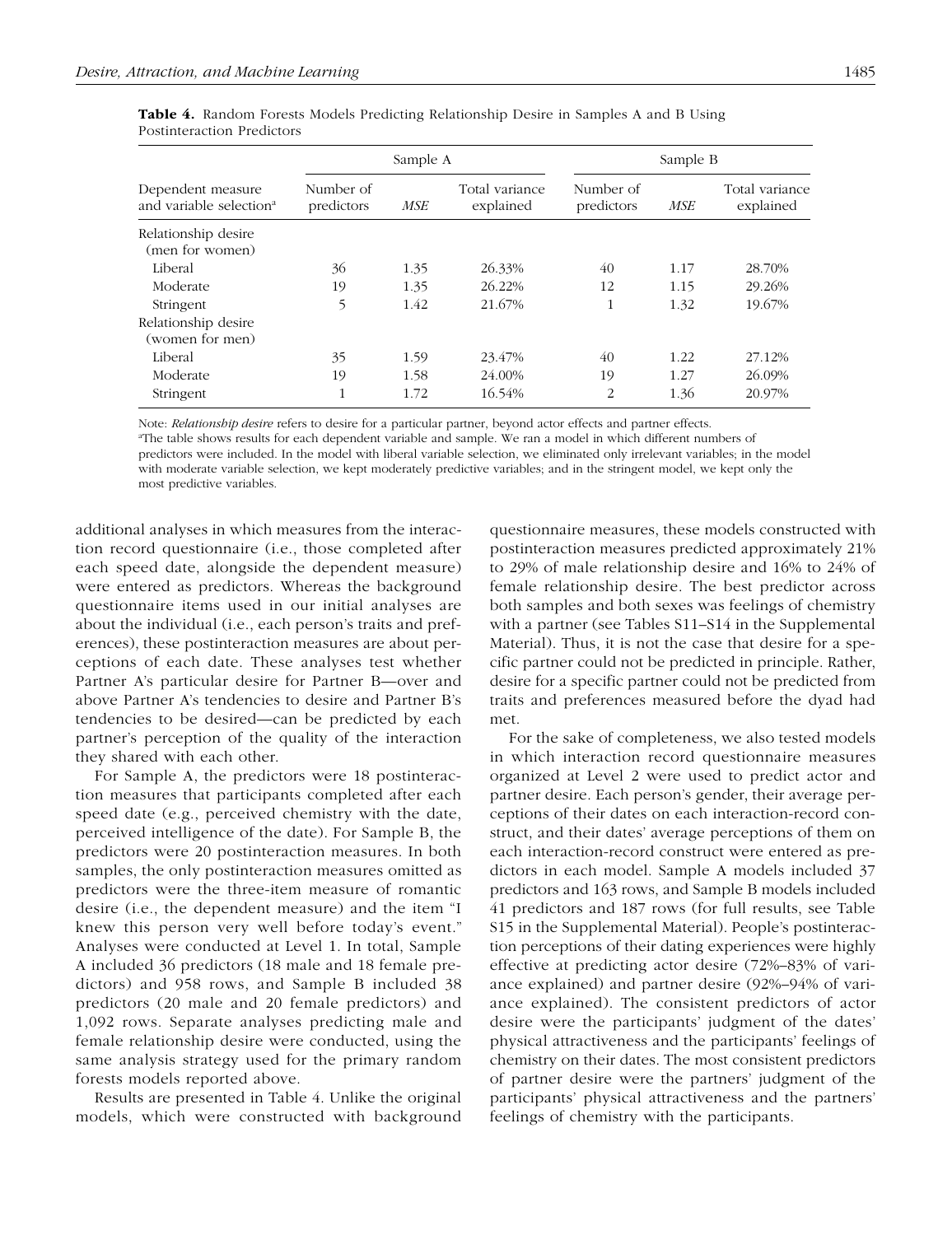As an alternative way to test the validity of the random forests method, we generated speed-dating data sets in which the romantic-desire dependent variable was constructed from a combination of randomly generated actor effects (i.e., simulated preferences), randomly generated partner effects (i.e., simulated traits), or randomly generated relationship effects (i.e., simulated interactions of preferences and traits). In other words, in some of these data sets, romantic desire was a function of interactions between characteristics of the two partners, and in other data sets, romantic desire was a function only of characteristics of the actor or of the partner (or both). Then, we used random forests to identify whether there were robust predictors of actor, partner, and relationship desire (just as in the primary random forests models) from among the predictors that were actually used to create the desire dependent variable (see Table S16 in the Supplemental Material).

As expected, random forests were able to predict actor desire, partner desire, and relationship desire to the extent that the dependent variable originally comprised preferences, traits, and interactions of preferences and traits, respectively. Furthermore, the accuracy levels of the random forests models were akin to those obtained with linear regression, even though preferenceby-trait interactions were prespecified in the regression models but not in the random forests models. The models also performed well when additional randomly generated variables were included among the possible predictors (see Table S17 in the Supplemental Material). These results suggest that if interaction effects exist, random forests are capable of detecting them. Thus, the inability of random forests to predict relationship variance in Table 2 is consistent with the possibility that relationship desire does not consist of predictable interaction effects among background variables in our speed-dating data.

## **Discussion**

In the present research, we sought to predict initial romantic desire as accurately as possible across two speed-dating studies, using machine learning and more than 100 self-report measures collected before a set of speed-dating events. We found that random forests could predict 4% to 18% of the variance in actor desire and 7% to 27% of the variance in partner desire. These results suggest that relationship science has uncovered many traits and preferences that can meaningfully predict people's tendencies to desire others (e.g., pickiness, self-assessments of warmth; see Tables S2 and S3 in the Supplemental Material) and to be desired by others (e.g., sociosexuality, mate value; see Tables S4 and S5 in the Supplemental Material). However, models drawing from these background measures were consistently unable to predict any variance in relationship desire, or how much one person especially desired another person. Relationship desire was not predictable from background measures even though (a) it accounted for the largest percentage of variance in the dependent measure (Table 1) and (b) random forests were successful at predicting relationship desire using relationship-specific postinteraction measures (16%– 29% of variance explained).

One possible interpretation of these findings is that it would be possible to collect background measures that would predict relationship-level desire if relationship science were to reveal what these measures might be. A related possibility is that relationship desire consists of a great many actor-by-partner interaction effects—each one tiny but real. To achieve confidence in any given interaction effect, relationship scientists might need to take lessons from the genomics literature (Hewitt, 2012; Okbay et al., 2016) and incorporate very large samples (i.e., many thousands of participants) and stringent corrections for multiple comparisons. Alternatively, relationship desire may simply not be predictable from measures collected before two individuals meet—romantic attraction may emerge from dyadspecific factors that cannot be anticipated a priori. This interpretation is supported by research highlighting the role of the situation in relationship development (Rusbult & Van Lange, 2003), as well as by mounting evidence that the romantic standards that people hold in the abstract only weakly match the qualities that they initially find romantically desirable (Eastwick et al., 2014) and the initial mate choices that they make (Joel, Teper, & MacDonald, 2014).

The present findings address only obliquely the predictability of long-term romantic compatibility. Even if unique desire in initial interactions is not predictable a priori, a matching algorithm could serve a useful function by surrounding users with partners with whom they would ultimately enjoy long-term compatibility should a relationship develop. Building and validating such an algorithm would require that researchers collect background measures before two partners have met and follow them over time as they become an established couple. To our knowledge, relationship science has yet to accomplish this methodological feat; even the commonly assessed individual-difference predictors of relationship satisfaction and breakup (e.g., neuroticism, attachment insecurity; Karney & Bradbury, 1995; Le et al., 2010) have never been assessed before the formation of a relationship. For these variables to be useful in a long-term compatibility algorithm that also separates actor, partner, and relationship variance, researchers would need to predict relationship dynamics across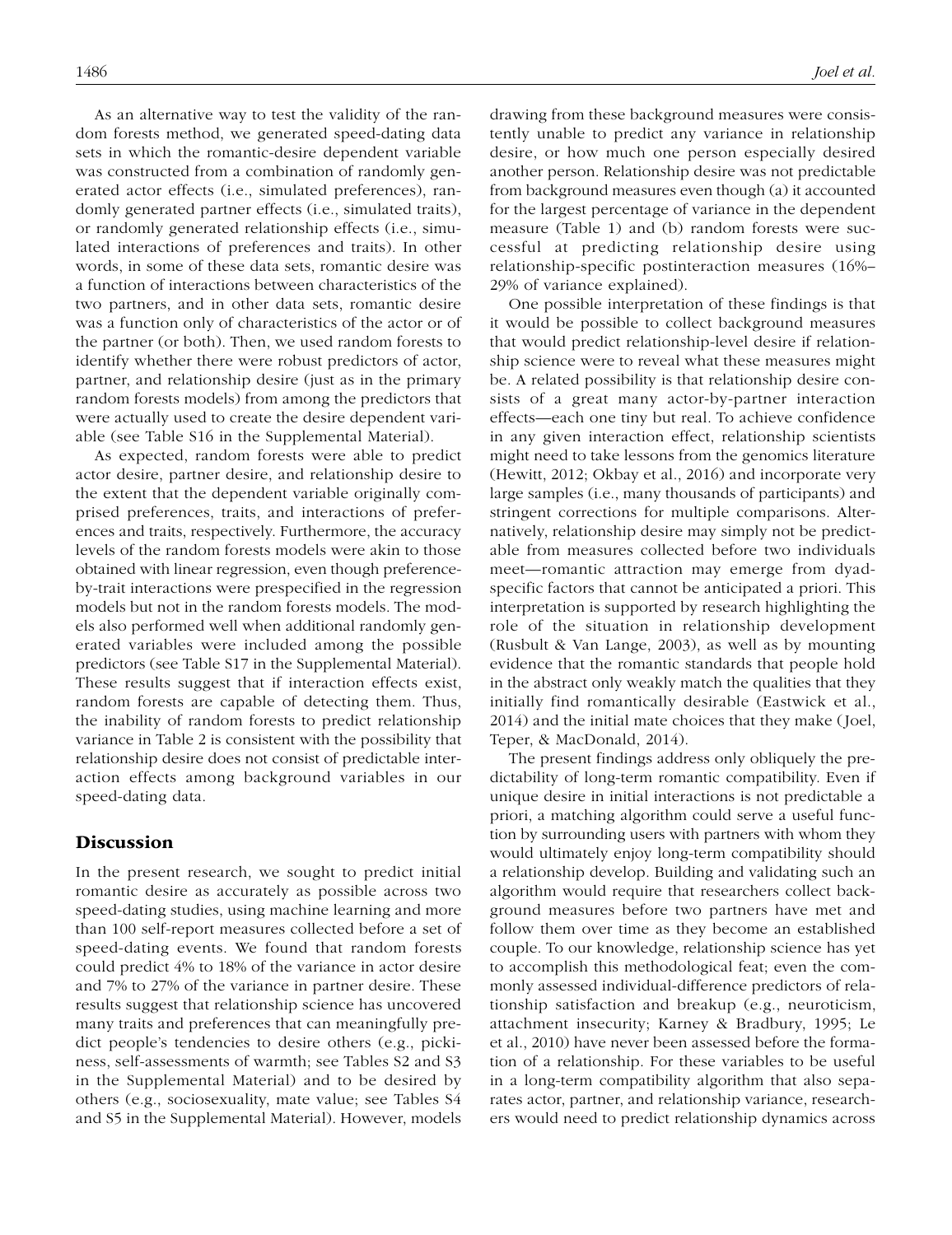participants' multiple romantic relationships over time (Eastwick et al., 2017). Predicting long-term compatibility may be more challenging than predicting initial romantic desire.

The present results were obtained with undergraduate samples; a more demographically diverse sample might exhibit matching by sociological factors such as age, socioeconomic status, cultural background, or religious background. That is, relationship effects might be predictable in a getting-acquainted context that involves greater demographic diversity (e.g., 20-yearolds are likely to prefer dating 20-year-olds to dating 40-year-olds, and 40-year-olds are likely to prefer dating 40-year-olds to dating 20-year-olds). Further, the present study examined romantic desire experienced after a 4-min interaction. It is unclear if individual characteristics (assessed before an initial interaction) would become more predictive of relationship desire over time, or if only features of the relationship itself predict relationship desire as people become better acquainted.

Initial romantic desire is a virtual prerequisite to long-term relationship success, at least in modern Western culture; two people must first like each other enough to decide to spend more time together. The goal of the present research was to test the basic assumption that initial romantic desire is predictable. Is romantic desire like a chemical reaction, such that the right combination of traits and preferences from two people will predictably result in strong levels of desire? Or, is it more like an earthquake, such that the dynamic and chaos-like processes that cause its occurrence require considerable additional scientific inquiry before prediction is realistic (Silver, 2012)? The current study suggests that the latter may be more likely than the former: Relationship desire could not be predicted from initial conditions despite the use of cutting-edge statistical methods and a vast catalog of psychological variables that have been widely cited in the field of relationship science. These findings highlight how the science of romantic relationships has much to learn from other prediction sciences before scholars can fully address this vexing and timeless question.

#### Action Editor

Steven W. Gangestad served as action editor for this article.

## Author Contributions

Study design and data collection were completed by P. W. Eastwick and E. J. Finkel. S. Joel and P. W. Eastwick developed the research questions and the hypotheses. S. Joel conducted the analyses. S. Joel and P. W. Eastwick interpreted the results. S. Joel drafted the manuscript, and P. W. Eastwick and E. J. Finkel provided critical revisions. All the authors approved the final version of the manuscript for submission.

#### Acknowledgments

We thank Jacob Westfall and Tal Yarkoni for providing feedback during the development of this work.

#### Declaration of Conflicting Interests

The authors declared that they had no conflicts of interest with respect to their authorship or the publication of this article.

#### Funding

This research was supported by a postdoctoral fellowship from the Social Sciences and Humanities Research Council of Canada (to S. Joel).

#### Supplemental Material

Additional supporting information can be found at http:// journals.sagepub.com/doi/suppl/10.1177/0956797617714580

#### Open Practices



All data and materials (including R syntax for all analyses) have been made publicly available via the UK Data Service (http:// reshare.ukdataservice.ac.uk/852716/) and the Open Science Framework (https://osf.io/4d3b9/), respectively. The complete Open Practices Disclosure for this article can be found at http:// journals.sagepub.com/doi/suppl/10.1177/0956797617714580. This article has received badges for Open Data and Open Materials. More information about the Open Practices badges can be found at https://www.psychologicalscience.org/publica tions/badges.

#### Notes

1. For all measures collected at intake, see Databases S1 and S2 in the Supplemental Material. Items included as predictors in the present analyses are listed in Sheet 1, and items not included are listed in Sheet 2, in the order in which the responses to the items were collected from the participants.

2. The range of scores was 5 points across measures, on either 7-point or 9-point scales (e.g., scores might range from 1 to 5, from 2 to 6, from 3 to 7, from 4 to 8, or from 5 to 9).

## References

- Breiman, L. (2001). Random forests. *Machine Learning*, *45*, 5–32.
- Buss, D. M., & Barnes, M. (1986). Preferences in human mate selection. *Journal of Personality and Social Psychology*, *50*, 559–570.
- Byrne, D. (1961). Interpersonal attraction and attitude similarity. *The Journal of Abnormal and Social Psychology*, *62*, 713–715.
- Campbell, L., Chin, K., & Stanton, S. C. E. (2016). Initial evidence that individuals form new relationships with partners that more closely match their ideal preferences. *Collabra*, *2*, 2–7.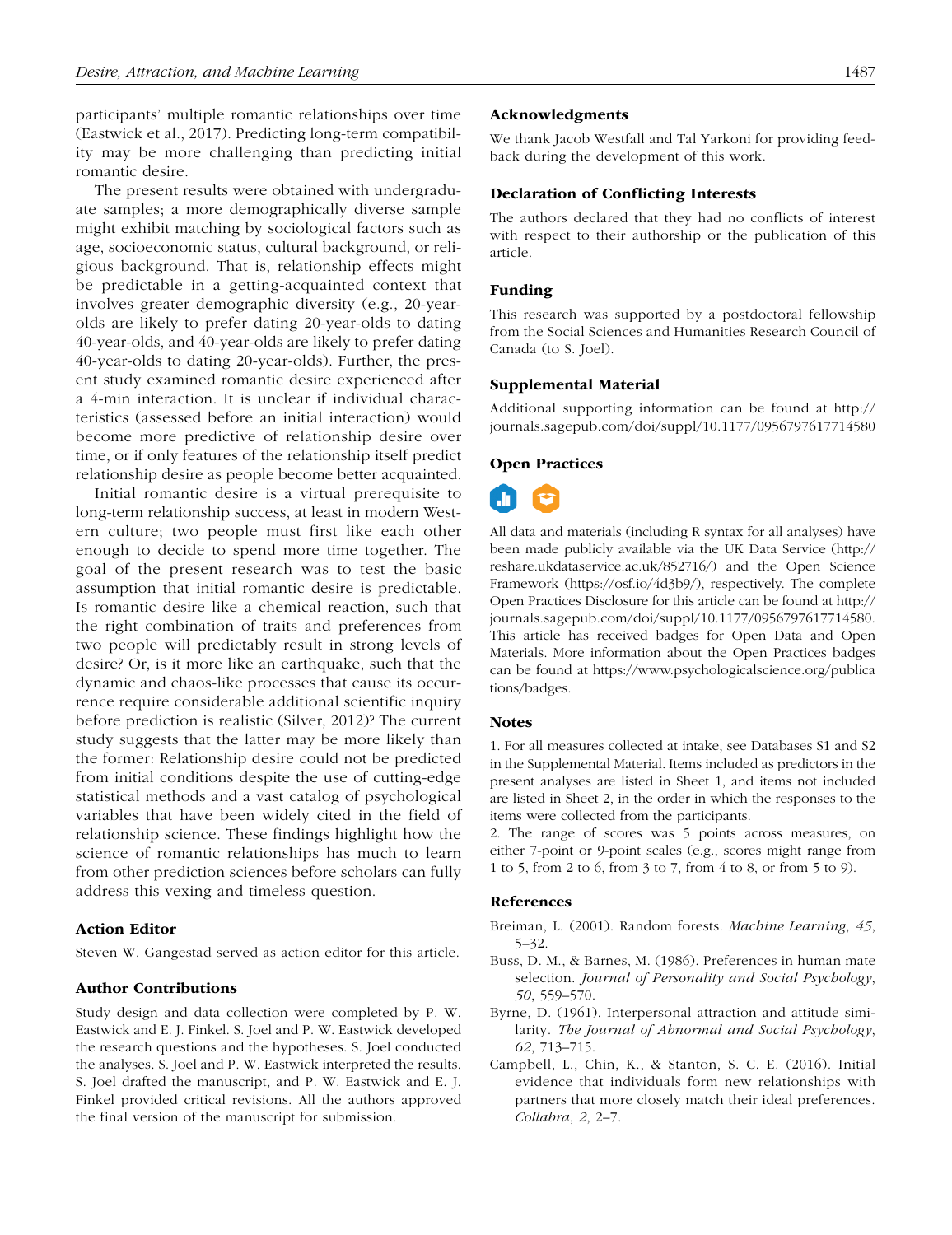- Eastwick, P. W. (2016). The emerging integration of close relationships research and evolutionary psychology. *Current Directions in Psychological Science*, *25*, 183– 190.
- Eastwick, P. W., Harden, K. P., Shukusky, J. A., Morgan, T. A., & Joel, S. (2017). Consistency and inconsistency among romantic partners over time. *Journal of Personality and Social Psychology*, *112*, 838–885.
- Eastwick, P. W., & Hunt, L. L. (2014). Relational mate value: Consensus and uniqueness in romantic evaluations. *Journal of Personality and Social Psychology*, *106*, 728–751.
- Eastwick, P. W., Luchies, L. B., Finkel, E. J., & Hunt, L. L. (2014). The predictive validity of ideal partner preferences: A review and meta-analysis. *Psychological Bulletin*, *140*, 623–665.
- Finkel, E. J., Burnette, J. L., & Scissors, L. E. (2007). Vengefully ever after: Destiny beliefs, state attachment anxiety, and forgiveness. *Journal of Personality and Social Psychology*, *92*, 871–886.
- Finkel, E. J., Eastwick, P. W., Karney, B. R., Reis, H. T., & Sprecher, S. (2012). Online dating: A critical analysis from the perspective of psychological science. *Psychological Science in the Public Interest*, *13*, 3–66.
- Finkel, E. J., Eastwick, P. W., & Matthews, J. (2007). Speeddating as an invaluable tool for studying romantic attraction: A methodological primer. *Personal Relationships*, *14*, 149–166.
- Fletcher, G. J. O., Simpson, J. A., Campbell, L., & Overall, N. C. (2015). Pair-bonding, romantic love, and evolution: The curious case of *Homo sapiens. Perspectives on Psychological Science*, *10*, 20–36.
- Fletcher, G. J. O., Simpson, J. A., Thomas, G., & Giles, L. (1999). Ideals in intimate relationships. *Journal of Personality and Social Psychology*, *76*, 72–89.
- Gable, S. L., Gonzaga, G. C., & Strachman, A. (2006). Will you be there for me when things go right? Supportive responses to positive event disclosures. *Journal of Personality and Social Psychology*, *91*, 904–917.
- Gable, S. L., & Impett, E. A. (2012). Approach and avoidance motives and close relationships. *Social & Personality Psychology Compass*, *6*, 95–108.
- Genuer, R., Poggi, J. M., & Tuleau-Malot, C. (2010). Variable selection using random forests. *Pattern Recognition Letters*, *31*, 2225–2236.
- Genuer, R., Poggi, J. M., & Tuleau-Malot, C. (2016). VSURF: Variable selection using random forests (Version 1.0.3) [Computer software]. Retrieved from https://cran.r-proj ect.org/package=VSURF
- Hewitt, J. K. (2012). Editorial policy on candidate gene association and candidate gene-by-environment interaction studies of complex traits. *Behavior Genetics*, *42*, 1–2.
- Impett, E. A., Gable, S. L., & Peplau, L. A. (2005). Giving up and giving in: The costs and benefits of daily sacrifice in intimate relationships. *Journal of Personality and Social Psychology*, *89*, 327–344.
- Joel, S., Teper, R., & MacDonald, G. (2014). People overestimate their willingness to reject potential romantic partners by overlooking their concern for others. *Psychological Science*, *25*, 2233–2240.
- Karney, B. R., & Bradbury, T. N. (1995). The longitudinal course of marital quality and stability: A review of theory, methods, and research. *Psychological Bulletin*, *118*, 3–34.
- Kenny, D. A. (1998). BLOCKO [Computer software]. Available from http://davidakenny.net/srm/srmp.htm
- Kenny, D. A., Kashy, D. A., & Cook, W. L. (2006). *Dyadic data analysis*. New York, NY: Guilford Press.
- Kiecolt-Glaser, J. K., & Newton, T. L. (2001). Marriage and health: His and hers. *Psychological Bulletin*, *127*, 472–503.
- Kirkpatrick, L. A., & Davis, K. E. (1994). Attachment style, gender, and relationship stability: A longitudinal analysis. *Journal of Personality and Social Psychology*, *66*, 502–512.
- Kumashiro, M., Finkel, E. J., & Rusbult, C. E. (2002). Selfrespect and pro-relationship behavior in marital relationships. *Journal of Personality*, *70*, 1009–1049.
- Laurenceau, J. P., Barrett, L. F., & Pietromonaco, P. R. (1998). Intimacy as an interpersonal process: The importance of self-disclosure, partner disclosure, and perceived partner responsiveness in interpersonal exchanges. *Journal of Personality and Social Psychology*, *74*, 1238–1251.
- Le, B., Dove, N. L., Agnew, C. R., Korn, M. S., & Mutso, A. A. (2010). Predicting nonmarital romantic relationship dissolution: A meta-analytic synthesis. *Personal Relationships*, *17*, 377–390.
- Li, N. P., Yong, J. C., Tov, W., Sng, O., Fletcher, G. J. O., Valentine, K. A., . . . Balliet, D. (2013). Mate preferences do predict attraction and choices in the early stages of mate selection. *Journal of Personality and Social Psychology*, *105*, 757–776.
- Liaw, A., & Wiener, M. (2015). randomForest: Breiman and Cutler's random forests for classification and regression (Version 4.6-12) [Computer software]. Retrieved from https://cran.r-project.org/package=randomForest
- Luo, S., & Zhang, G. (2009). What is attractive: Similarity, reciprocity, security or beauty? Evidence from a speeddating study. *Journal of Personality*, *77*, 933–964.
- McClure, M. J., Lydon, J. E., Bacus, J. R., & Baldwin, M. W. (2010). A signal detection analysis of chronic attachment anxiety at speed dating: Being unpopular is only the first part of the problem. *Personality and Social Psychology Bulletin*, *36*, 1024–1036.
- McNulty, J. K. (2016). Should spouses be demanding less from marriage? A contextual perspective on the implications of interpersonal standards. *Personality and Social Psychology Bulletin*, *42*, 444–457.
- Montoya, R. M. (2008). I'm hot, so I'd say you're not: The influence of objective physical attractiveness on mate selection. *Personality and Social Psychology Bulletin*, *34*, 1315–1331.
- Murray, S. L., Holmes, J. G., & Collins, N. L. (2006). Optimizing assurance: The risk regulation system in relationships. *Psychological Bulletin*, *132*, 641–666.
- Okbay, A., Beauchamp, J. P., Fontana, M. A., Lee, J. J., Pers, T. H., Rietveld, C. A., . . . Benjamin, D. J. (2016). Genomewide association study identifies 74 loci associated with educational attainment. *Nature*, *533*, 539–542.
- R Development Core Team. (2016). R: A language and environment for statistical computing (Version 3.3.2) [Computer software]. Retrieved from https://www.r-project.org/ index.html